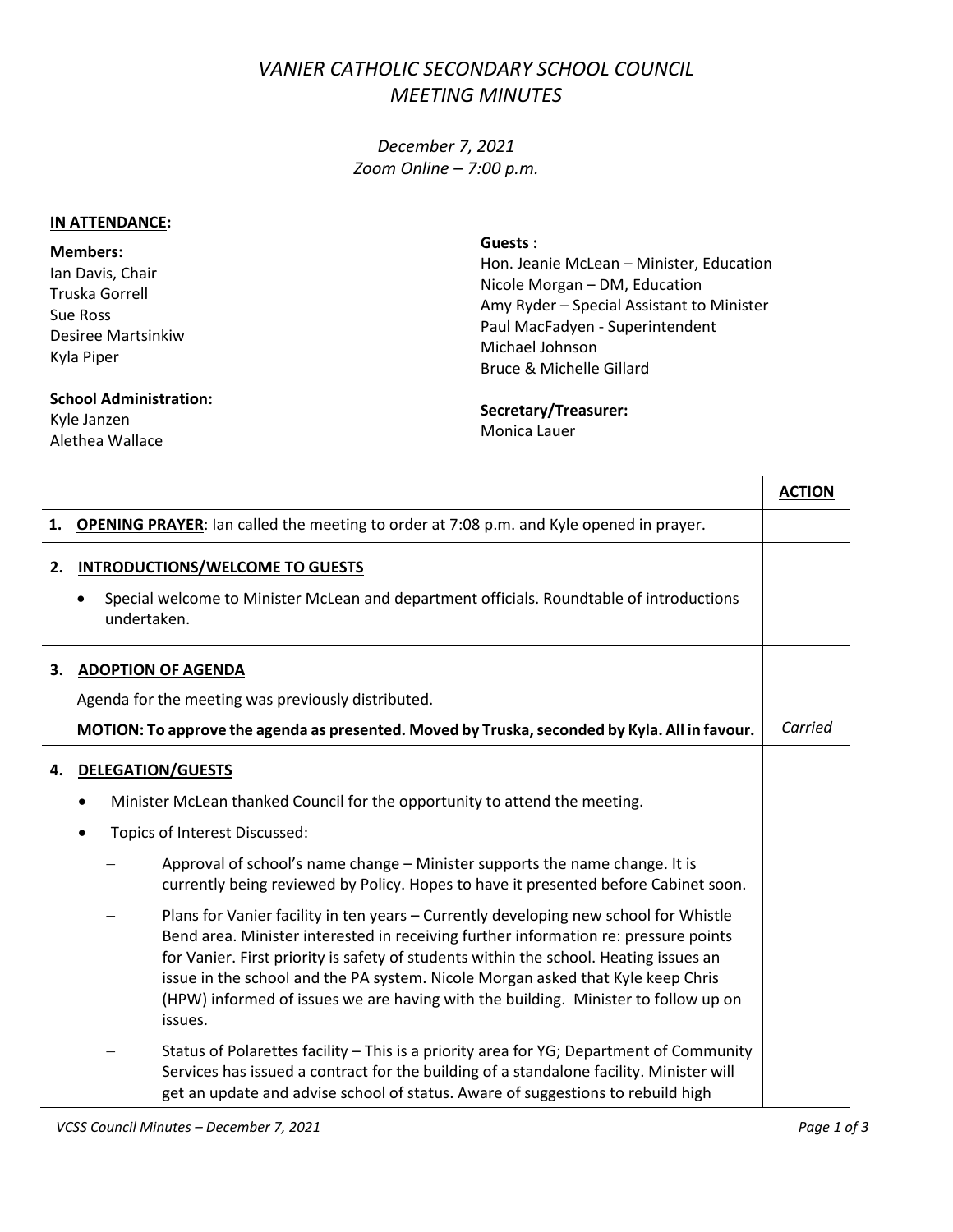|                                 |    | school - there are currently many pressures coming from all directions. Will ensure<br>Vanier voices are heard.                                                                                                                                                                                                                                                                                                                                                                                                                                                                       |         |  |
|---------------------------------|----|---------------------------------------------------------------------------------------------------------------------------------------------------------------------------------------------------------------------------------------------------------------------------------------------------------------------------------------------------------------------------------------------------------------------------------------------------------------------------------------------------------------------------------------------------------------------------------------|---------|--|
|                                 |    | Upcoming changes to EA allocation formula - Current model developed in 2015 that<br>is based on enrolment. Seeking to review this - developed working group for Special<br>Education. Minister encouraged council members to become involved in these<br>committees.                                                                                                                                                                                                                                                                                                                  |         |  |
|                                 |    | Recruitment of more TOCs - Department continuing to work to improve TOC<br>availability. Seeking to open up lines of communication with the schools as needed<br>to ensure they are supported.                                                                                                                                                                                                                                                                                                                                                                                        |         |  |
|                                 |    | Implementation of inclusive and special education/Mental health counsellors -<br>Minister seeking input from council and school staff on this. Can deploy more<br>resources as they are required. DM suggested Vanier work with its Superintendent<br>to discuss our priority areas. Minister seeking to refocus on the wellbeing of children.                                                                                                                                                                                                                                        |         |  |
|                                 |    | Question and Answers - Minister and Deputy Minister then answered questions<br>from the floor.                                                                                                                                                                                                                                                                                                                                                                                                                                                                                        |         |  |
| 5.                              |    | <b>SPECIAL THANKS/ACKNOWLEDGEMENTS</b>                                                                                                                                                                                                                                                                                                                                                                                                                                                                                                                                                |         |  |
|                                 |    | Ian - For Kim Hart and her team for cleaning out the mezzanine.                                                                                                                                                                                                                                                                                                                                                                                                                                                                                                                       |         |  |
|                                 |    | Truska - To the Minister and all guests who attended our meeting this evening; attending<br>our meeting, for our guests this evening too and our new council members.                                                                                                                                                                                                                                                                                                                                                                                                                 |         |  |
| 6.                              |    | <b>MINUTES FROM PREVIOUS MEETING</b>                                                                                                                                                                                                                                                                                                                                                                                                                                                                                                                                                  |         |  |
|                                 |    | Minutes of the meeting of November 2, 2021 were previously distributed.                                                                                                                                                                                                                                                                                                                                                                                                                                                                                                               |         |  |
|                                 |    | MOTION: To approve the minutes of November 2, 2021 as presented. Moved by Sue, seconded<br>by Truska. All in favour.                                                                                                                                                                                                                                                                                                                                                                                                                                                                  | Carried |  |
| 7.                              |    | <b>BUSINESS ARISING FROM THE MINUTES</b>                                                                                                                                                                                                                                                                                                                                                                                                                                                                                                                                              |         |  |
|                                 |    | All items are listed in today's meeting agenda.                                                                                                                                                                                                                                                                                                                                                                                                                                                                                                                                       |         |  |
| 8.                              |    | <b>STANDING REPORTS</b><br>a. Principal/Vice-Principal, School Growth Plan:<br>Principal's report previously distributed. Items of note included:<br>Covid Exposure Notices - School has only had two exposure notices since the last<br>meeting. Masks are now required in all classrooms.<br>Proposal to reduce the number of parent communications of learning at the school<br>from 10 to $8$ – for those who require a failure report, and 6 for all others. Among<br>other advantages, this allows teachers to avoid reporting twice within three weeks,<br>often a redundancy. |         |  |
|                                 |    | MOTION: To accept the communications proposal as provided by Kyle. Motion moved by Truska,                                                                                                                                                                                                                                                                                                                                                                                                                                                                                            | Carried |  |
| seconded by Sue. All in favour. |    |                                                                                                                                                                                                                                                                                                                                                                                                                                                                                                                                                                                       |         |  |
|                                 |    | b. Catholic Education Association of Yukon (CEAY):<br>Nothing to report at this time.                                                                                                                                                                                                                                                                                                                                                                                                                                                                                                 |         |  |
|                                 | c. | <b>Occupational Health and Safety Committee:</b>                                                                                                                                                                                                                                                                                                                                                                                                                                                                                                                                      |         |  |

÷.